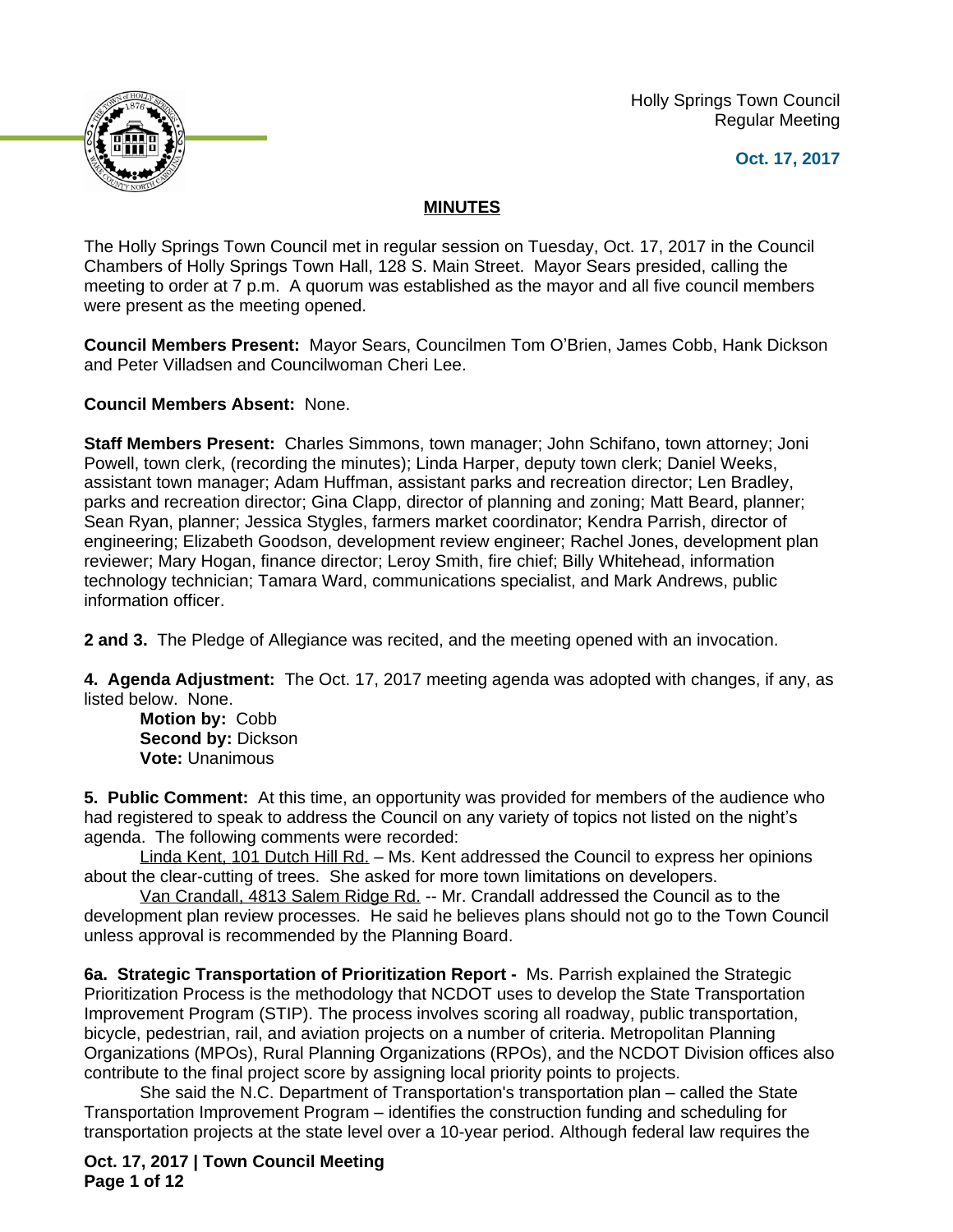plan to be updated every four years, the Department proactively updates it every two years to ensure it accurately reflects the state's current financial situation.

The data-driven process to update the State Transportation Improvement Program for 2020- 2029 – called strategic prioritization – began in summer 2016 when NCDOT and local planning organizations gathered public feedback on projects and later submitted projects to be evaluated – or scored – for the plan.

From July to September 2017, NCDOT's 14 transportation divisions – as well as local planning organizations across North Carolina – tested and submitted projects to be evaluated. In August 2017, NCDOT divisions held public meetings to gather public feedback on projects to submit for evaluation.

She said the next steps NCDOT will review and score projects that were submitted for evaluation. By the end of March 2018, top-scoring projects at the statewide level will be scheduled based on available funding and other factors. (These factors include the completion of environmental studies and engineering plans, corridor spending caps as well as federal and state funding restrictions.)

Beginning April 2018, NCDOT divisions and local planning organizations will have the opportunity to assign "local input points" that help increase a project's score and demonstrate local priorities. This will first occur for projects at the regional level, followed by projects at the division level. Public feedback is a key component of the assignment of local input points.

Similar to the statewide level, top-scoring projects at the regional and division levels will be scheduled based on available funding and other factors. This information will then be used to create the next STIP for the years 2020-2029. NCDOT expects to release a draft of the STIP for public comment in January 2019. The final STIP is expected to be adopted by the N.C. Board of Transportation by July 2019.

**Action:** None. This report was for the Council's information.

**6b. Holly Springs Farmers Market 11th Season –** Ms. Stygles said the Holly Springs Farmers Market is pleased to announce that we have once again been rated as the #1 most celebrated farmers market in North Carolina—and #9 nationwide in the annual American Farmland Trust Farmers Market Celebration competition. She added that we just wrapped up our 11th season, which set a new attendance record with an estimate of more than 21,000 attendees.

We have expanded our upcoming winter farmers market season to two dates each month. The first Saturday of each month, November through April will be held outside at our "usual" market location in the E. Center Street public parking lot across from town hall. Then, the third Saturday of each month will be held inside the Cultural Center. We are holding a "Battle of the Badges" chili cook off between the Holly Springs Fire Department and Holly Springs Police Department on Nov. 4 to celebrate our hometown heroes and kick off our new outdoor winter market season.

**Action:** None. This report was for the Council's information.

**7a. Public Hearing: Rezoning Petition 17-REZ-03 -** Mr. Beard said the Town has received a request to zone 11.47 acres located on Sunset Lake Road from R-30: Residential to R-10 CU: Conditional Use Residential . The property is bordered by an R-10 Subdivision (Sunset Pointe) to the north and an R-8 Subdivision (Tuscany) to the south.

He said the developer offered the following commitments:

- 1. A roadway connection to the adjoining Tuscany Subdivision via Murano Ct be barricaded until 80% of the homes to be constructed on the property are complete – tracked via issuance of certificates of occupancy
- 2. Pending approval from NCDOT and the Town of Holly Springs, during infrastructure installation, construction traffic shall access the development site from Sunset Lake Road and avoid using Edwards Drive.
- 3. One-half of the cross-section of the planned Edwards Drive Extension will be constructed to the point where access to the development from the Edwards Drive Extension is achieved. Only the right of way associated with that section of the constructed Edwards Drive

**Oct. 17, 2017 | Town Council Meeting Page 2 of 12**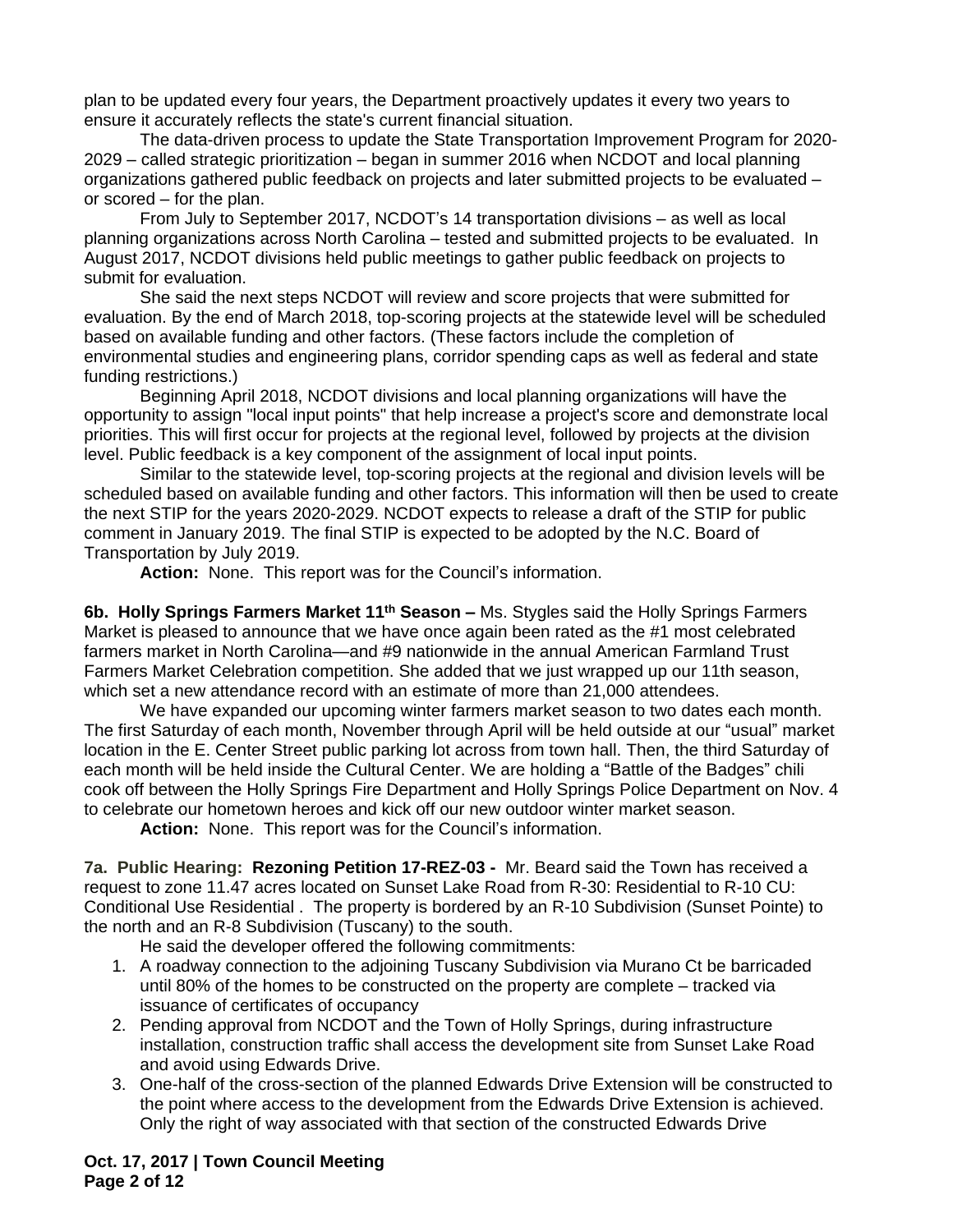Extension will be dedicated.

4. The Town requires certain fees to be paid upon development of land and for the granting of a building permit. Said fees are listed in the Town's annual budget, and with this rezoning the Developer agrees he/she (i) is familiar with these fees, (ii) does not dispute the reasonableness of these fees as set forth in the Town's annual budget; and (iii) notwithstanding any reimbursements discussed at this time through an Infrastructure Reimbursement Agreement, hereby agrees to timely pay all normal and customary fees applicable to Developer in connection with the Residential Project. Such fees are listed in the current year annual budget of fees at the time the fee is due under the ordinary course of development.

He said the zoning conditions are offered by the property owners to be placed on the property and are not required by the Town. A Conditional Use District allows the Petitioner to place specific conditions on the property that are more restrictive than the minimum zoning regulations in the Town's Unified Development Ordinance. Once a petitioner has placed such conditions with the Zoning Map Change request, they cannot be removed or modified to reduce the restriction. During the review and consideration process the petitioner may add additional conditions or make the proposed conditions more restrictive, however, additional conditions or regulations cannot be added to the petition by Planning Board or Town Council, nor can either Board request additional conditions.

Mr. Beard said the planning board had reviewed the application and recommends denial. He added that comments offered by the Planning Board regarding the vote to deny included:

- Mr. Johnson stated he did not agree with allowing less than the minimum required transportation improvements for this project especially due to its location
- Mr. Hughes stated the importance of the extension of Edwards Drive for the interconnectivity for proposed changes between Sunset Lake Road and Kildaire Farm Road
- Mr. Carpico did not agree with allowing less than the minimum required off-site improvements.

At this time, Don Mizelle of Withers and Ravenel addressed the Council on behalf of the property owner. He introduced Charles Frances, who gave a history of the ownership of the original 54-acre Florence family tract and explained that this portion is owned by an heir of the original owner. He said he feels requiring the extension of Edwards Drive would be unjust and illegal.

He said it is unjust because dedication of two acres for the roadway would represent \$200,000 of uncompensated taking for a roadway when the 21 lots of the development on the property would not have in any way that much impact on the local transportation system.

He urged the Council to approve the rezoning petition with conditions as submitted or, at least, to table a decision. He said he was committed to litigating if the Council choses to deny the request.

With that explanation completed, Mayor Sears opened the public hearing. The following input was recorded:

Courtney Patterson, representing the Sunset Pointe Homeowners Association – Ms. Patterson asked that the Council direct developers of Peterson Station and this development to schedule construction to not occur at the same time so as not to negatively impact the residents of Sunset Pointe.

There being no further input, the public hearing was closed.

Mr. Schifano advised the Council that the question before them is a legislative decision of zoning, which is not going to be overturned by a court. He said the Council is required to rezone in keeping with its comprehensive land use plan, an element of which is the comprehensive transportation plan.

There was discussion about the conditions requiring the construction of Edwards Drive extended or at least the dedication of right of way. The applicant position is that this would be a disproportionate hardship and financial burden on the owner who would not need the extension of Edwards Drive to develop the property.

**Oct. 17, 2017 | Town Council Meeting Page 3 of 12**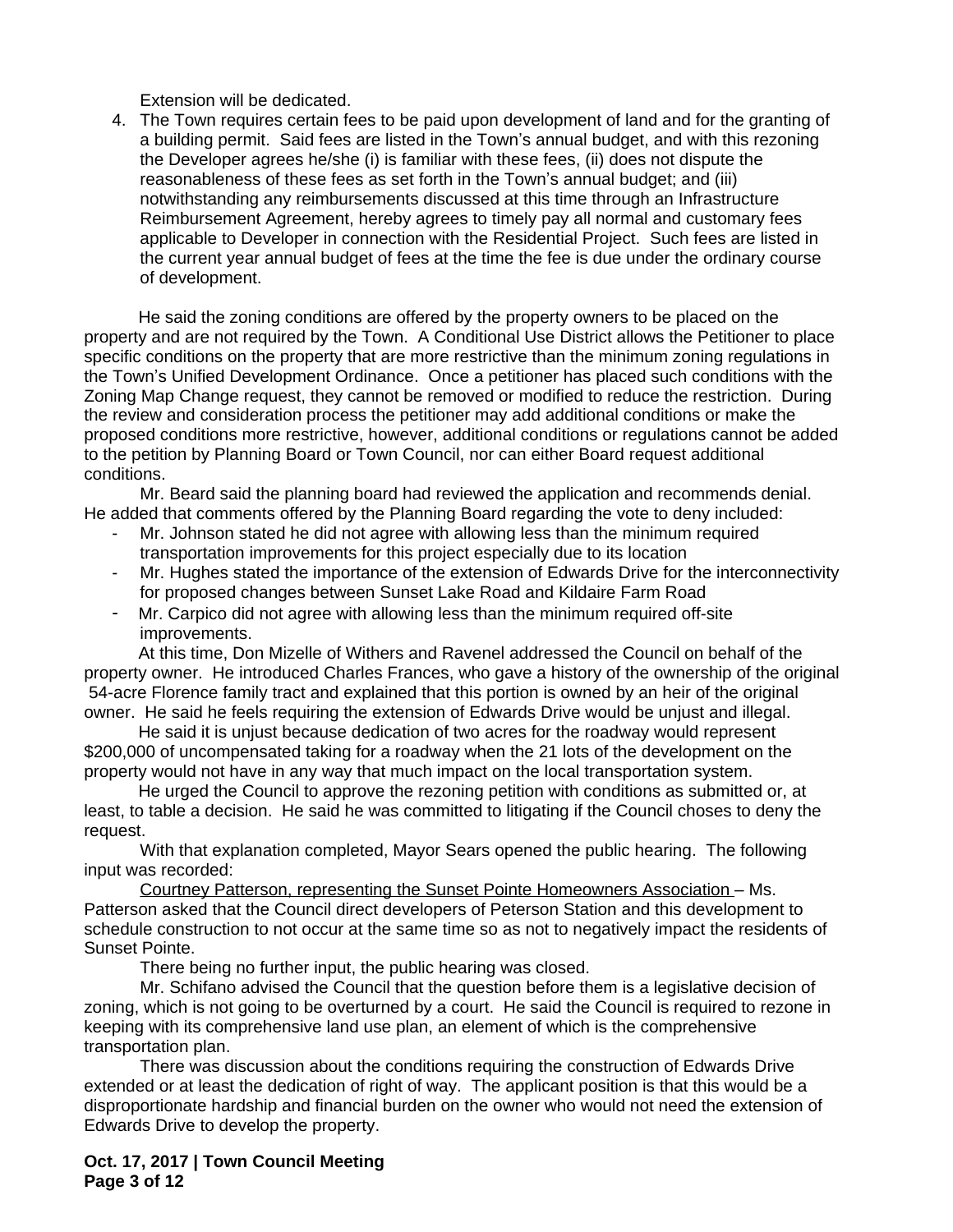The Council agreed that the application is not consistent with the Comprehensive Transportation Plan in that the CTP states that the ultimate road network for this area includes extending Edwards Drive through the subject property. The Town has a 5-year Capital Improvement Plan approved by the town council listing projects that might be funded in the next five years, and construction of Edwards Drive extension is not currently on that plan and, therefore, it is not proposed to be funded. Unless and until Edwards Drive is extended in this location, the proposed rezoning is not consistent with the transportation objectives of the comprehensive plan of the Town.

That said, the Council expressed a desire to meet the applicant in a compromise.

Councilman O'Brien said he would be in favor of tabling action on the rezoning until the applicant could address the Planning Board concerns. He said he would like any application amendments to go through Planning Board review before returning to the Council.

**Action:** The Council approved a motion to table action on proposed ordinance 17-REZ-03 to change the zoning of 11.47 acres from R-30: Residential to R-10 CU: Conditional Use Residential until such time as the petition is amended and reexamined by the Planning Board.

**Motion by:** O'Brien **Second by:** Lee **Vote:** Unanimous

**7b. Public Hearing: Rezoning Petition 17-REZ-04** – Mr. Beard said the Town has received a request to zone 0.54 acres at the northeast corner of N. Main Street and Earp Street from LB: Local Business to TV: Town Village. The property is bordered to the north, east and west by LB: Local Business, including single-family and vacant properties, and to the south by TV: Town Village, which is vacant.

With that explanation completed, Mayor Sears opened the public hearing. The following input was recorded: None.

There being no input, the public hearing was closed.

**Action #1:** The Council approved a motion to accept the following statement as being true: *"The requested zone map change from LB to TV is consistent with the Holly Springs Ten Year Comprehensive Growth Plan since the Future Land Use Plan Map indicates this property as Mixed-Use in the Village District Area Plan and the TV: Town Village district supports mixed-use development."*

**Motion by:** Lee **Second by:** Cobb **Vote:** Unanimous

**Action #2:** The Council approved a motion to adopt ordinance 17-REZ-04 to approve and enact Zone Map Change Petition #17-REZ-04 to change the zoning of 0.54 acres of Wake County PIN #'s 0649924862 and 0649924764 from LB: Local Business to TV: Town Village as submitted by Matthew Griffith.

**Motion by:** Cobb **Second by:** Dickson **Vote:** Unanimous *A copy of Ordinance 17-REZ-04 are attached to these minutes.*

**7c. Public Hearing: Special Exception Use 17-SEU-05 and Development Plan Amendment 17-DP-08, Devil's Ridge Golf Club –** Mr. Beard said that Devils Ridge Golf Club has requested approval to build an expansion to their Clubhouse on the property at 5107 Linksland Drive. The applicant has submitted a development plan for a 1,200 square foot porch expansion as well as a Special Exception Use petition that is required to establish a golf course use in the R-15: Residential district. The property would continue to be accessed from Linksland Dr.

**Oct. 17, 2017 | Town Council Meeting Page 4 of 12**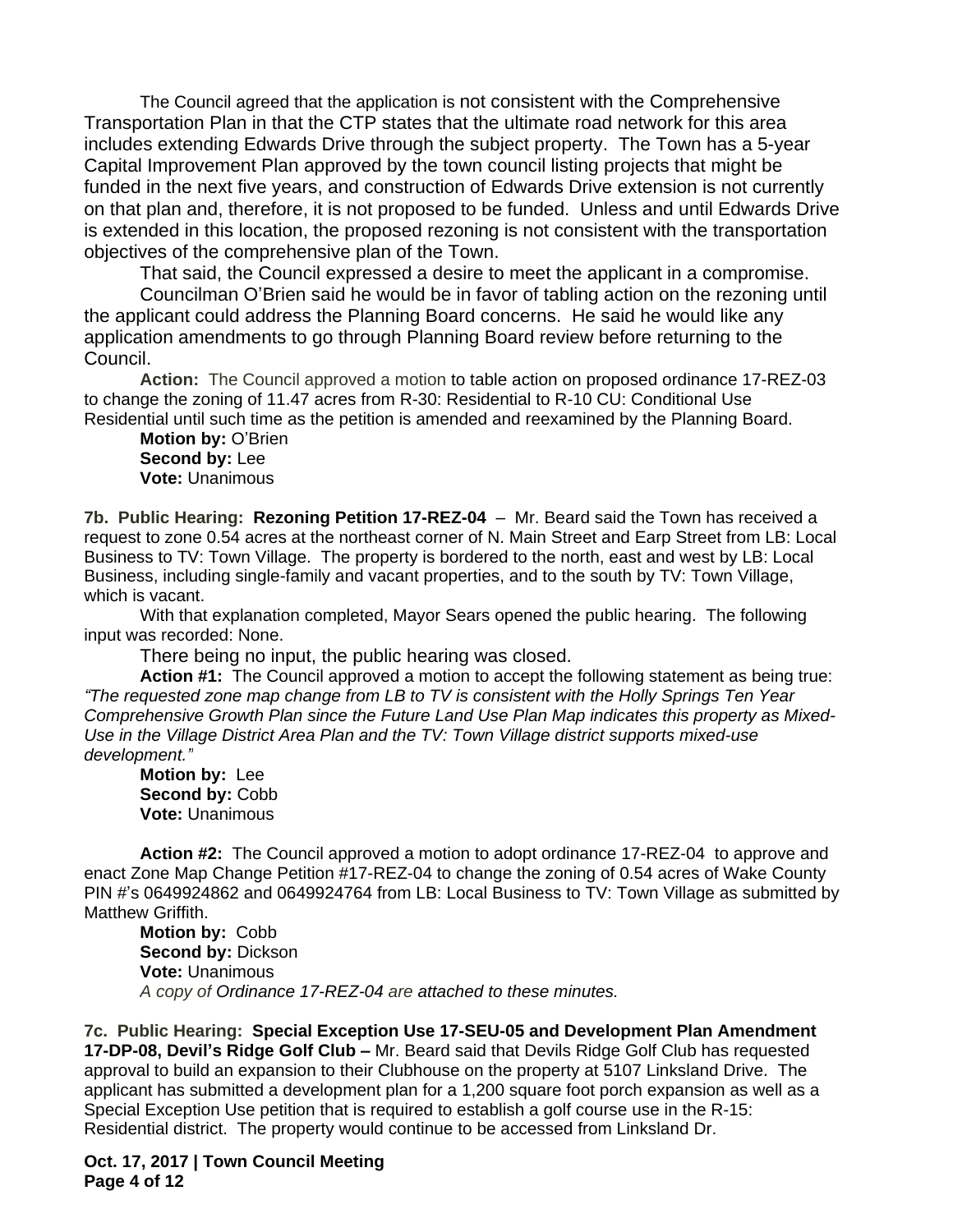The golf course originally was built under the Town's former zoning ordinance and did not obtain a Special Exception Use (SEU). Since the adoption of the Unified Development Ordinance (UDO) in November 2002, the golf course and clubhouse has been deemed a legal non-conforming use as such land uses now require a SEU approval by the Town Council. Although the proposed addition meets the requirements for an administrative review, because of the need to obtain an SEU to do an expansion, the expansion is being brought before the Town Council along with the SEU to clean up the "non-conforming" status. There are no other modifications planned for the golf course property or clubhouse than what is presented with this request.

With that explanation completed, Mayor Sears opened the public hearing. The following sworn testimony and evidence was submitted by those who had been administered the oath by the deputy town clerk:

Isabell Mattox, attorney – On behalf of the applicant, Ms Mattox established the findings of fact and entered them into the record. She also established the professional knowledge and expertise of witnesses for the applicant, Erin Brooks and property appraiser Tom Hester.

Ryan Griffis, 4804 Sunset Forest Circle -- Mr. Griffis is an adjoining property owner. He said he supported the addition of the patio.

William Skirball, 4800 Forest Circle --- Mr. Skirball is an adjoining property owner. He said he challenges the findings of fact, particularly because of noise, parking and property values. He submitted a police call report of a noise complaint into the record. He said noise is a constant concern and it will get worse with the proposed expansion.

The proposed patio proposes an exposed outdoor bar expansion – roughly eight feet away from the existing indoor bar, Mr. Skirball said.

Erin Brooks, Springside Drive - Ms. Mattox asked Ms. Brooks questions, which she answered under oath. She said noise is contained to the interior of the building and at times music is played outside but in compliance with the town's noise ordinance.

Ms. Mattox noted for the record that the only noise complaint ever filed is the one Mr. Skirball mentioned, and that one occurred last Monday and was filed by his wife.

Tom Hester, property appraiser -- Mr. Hester, who has been a property appraiser for 30 years, said in his opinion, the club has no negative impact on neighboring property owners. He said can look at actual existing values, as opposed to proposed uses; so he is confident in his assessment that the extension of the patio would not negatively impact the value of neighboring properties.

There being no further testimony, the public hearing was closed**.**

**Action #1:** The Council approved a motion to make and accept the findings of fact to be recorded in the minutes for Special Exception Use Petition #17-SEU-05 for Devils Ridge Golf Club to allow for a Golf Course in the R-15: Residential District as submitted by Wes Pontius. Special Exception Use Findings of Fact:

A special exception use may only be granted upon the presentation of sufficient evidence to enable a written determination that:

- a. The proposed use will not be injurious to the public health, safety, comfort, community moral standards, convenience or general welfare;
- b. The proposed use will not injure or adversely affect the adjacent area;
- c. The proposed use will be consistent with the character of the district, land uses authorized therein, and the Town of Holly Springs Comprehensive Plan;
- d. The proposed use shall conform to all development standards of the applicable district (unless a waiver of such development standards is requested as part of the special exception use petition and approved as set forth above, in which case the proposed use shall conform to the terms and conditions of such waiver).
- e. Access drives or driveways are or will be sufficient in size and properly located to: ensure automotive and pedestrian safety and convenience, traffic flow as set forth in Section 7.09 – Pedestrian Circulation and Vehicular Area Design; and, control and access in case of fire or other emergency;

**Oct. 17, 2017 | Town Council Meeting Page 5 of 12**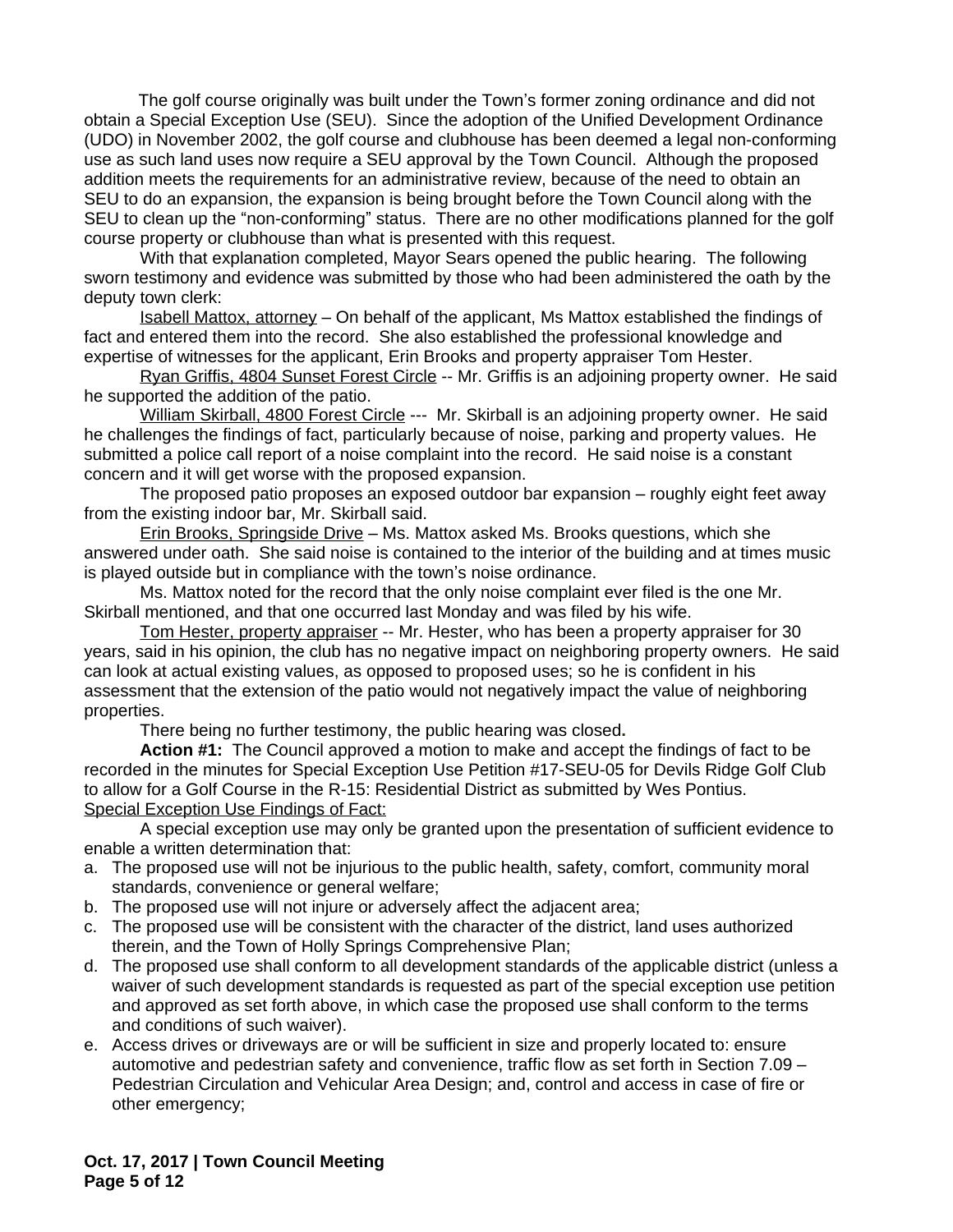- f. Off-street parking areas, off-street loading areas, trash enclosures, trash pick-up and removal, and other service areas are located so as to be safe, convenient, allow for access in case of emergency, and to minimize economic, glare, odor, and other impacts on adjoining properties and properties in the general neighborhood;
- g. The lot, building or structure proposed for the use has adequate restroom facilities, cooking facilities, safety equipment (smoke alarms, floatation devices, etc.), or any other service or equipment necessary to provide for the needs of those persons whom may work at, visit or own property nearby to the proposed use;
- h. Utilities, schools, fire, police and other necessary public and private facilities and services will be adequate to handle the needs of the proposed use;
- i. The location and arrangement of the use on the site, screening, buffering, landscaping, and pedestrian ways harmonize with adjoining properties and the general area and minimize adverse impacts; and,
- j. The type, size, and intensity of the proposed use (including but not limited to such considerations as the hours of operation and numbers of people who are likely to utilize or be attracted to the use) will not have significant adverse impacts on adjoining properties or the neighborhood.

**Motion by:** Dickson **Second by:** Villadsen **Vote:** Unanimous *A copy of Special Exception Use #17-SEU-05 findings of fact are attached to these minutes.*

**Action #2:** Having made the necessary findings of fact, the Council approved a motion to grant Special Exception Use #17-SEU-05 to allow for a Golf Course in the R-15: Residential District and Development Plan #17-DP-08 for Devils Ridge Golf Club at the property located at 5107 Linksland Drive, Wake County PIN's 0659964245, 0669054275, 0659955204, 0659720523, 0659704343, 0659916210 and 0658897674 as submitted by ClubCorp and Timmons Group, Project Number 38878, dated Revised 8/18/2017 with the following conditions:

#### **Special Exception Use Conditions:**

1. All operations must adhere to the evidence submitted by the applicant as stated in the findings of fact submitted and those findings of fact specified by the Town Council in conjunction with 17-SEU-05.

#### **Development Plan Conditions:**

1. All previous approval conditions for *Devil's Ridge* Development Plan will apply to this amendment.

**Motion by:** O'Brien **Second by:** Villadsen **Vote:** Unanimous

**7d. Public Hearing: Special Exception Use 17-SEU-08 and -12 and Variances / Waivers, Town Hall Commons –** Mr. Ryan said that September of 2017, the Town Council approved the Town Hall Commons / Public Parking Master Plan that established the framework for the development of parcels within the master plan boundaries. The first component of the master plan is the Development Plan, and the associated Special Exception Uses, variances, and waivers, for the Town's portion of the project.

He said the proposed development plan consists of the two-level parking garage -- also known as a table top parking deck – a surface parking lot on the west side of Avent Ferry Road, street improvements to Main Street, Avent Ferry Road, Rogers Street and Ballentine Street, the construction of the new W. Rogers Street, on-street parking, sidewalk and streetscape enhancements, and common stormwater management.

With that explanation completed, Mayor Sears opened the public hearing. The following sworn testimony and evidence was submitted by those who had been administered the oath by the deputy town clerk:

**Oct. 17, 2017 | Town Council Meeting Page 6 of 12**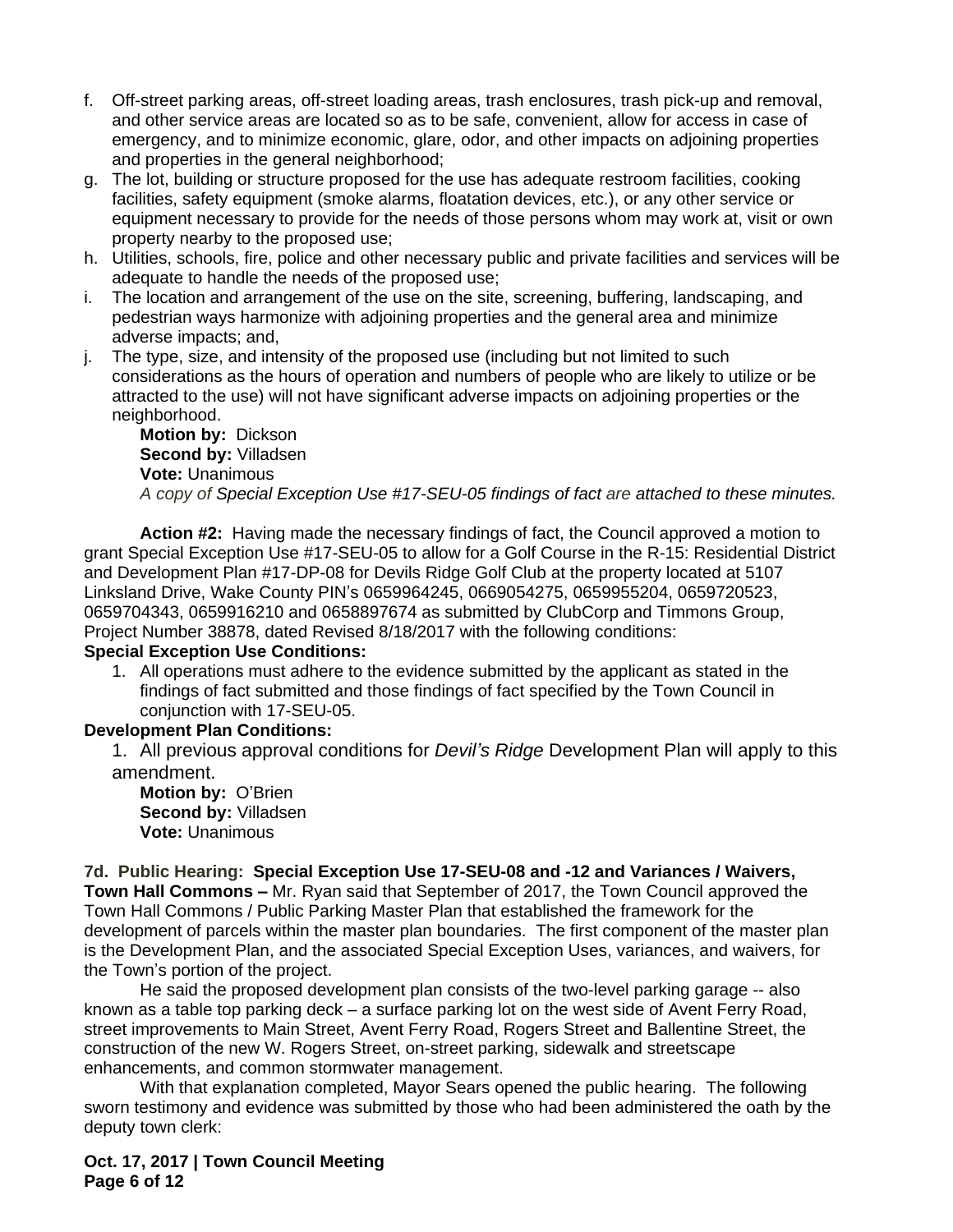Christine Kelly, 201 Grigsby Ave. – Ms. Kelly addressed the Council to say she believes there have been ethical violations by some Council members, the mayor and the town attorney.

Mr. Schifano advised Ms. Kelly that she was making serious charges under oath, and he gave her the opportunity to recant her allegations. She said she did not wish to recant. He pressed her to be specific in her charges. Ms. Kelly referenced sentences and paragraphs of the Town of Holly Springs Code of Ethics for Public Officials P-21.2, alleging that various Council members (specifically, Councilmen Dickson and Cobb, Councilwoman Lee and Mayor Sears) and the town attorney had violated those provisions. She did not say with specificity how those provisions had been violated.

After much testimony that was not on the topic of the special exception use findings of fact, but was Ms. Kelly making allegations of public official wrongdoing, Mr. Schifano advised Ms. Kelly that since she was including him in her allegations, she should file her grievances with the Town Manager, per the policy.

Ms. Kelly said she – as a candidate for public office who is subject to the same ethics policy – had signed the policy herself and would be expected to uphold those ethics.

Still under oath, Ms. Kelly submitted her grievances to the Town Manager.

*(Off-Record Note: In the following days, it was determined that Ms. Kelly was alleging 53 separate instances of ethic violations. Independent counsel was hired to investigate the claims. The investigator found no basis for any of the claims.)* 

(On Record Testimony Resumed) Ms. Kelly said she felt that the Town Hall Commons Project should not move forward until the Village District Area Plan for downtown has been updated. She said this project appears to require the closing of Raleigh Street, and she said that should not be done until the VDAP is updated. She claimed that the closing of Raleigh Street is in the process without public notice.

Chris Harol, 129 Chandler Springs Dr. - Mr. Harol addressed the Council to speak in favor of the project. Mr. Harol is a local businessman who researched the area and chose Holly Springs for his growing enterprises. He is planning to construct one of two buildings that will use the public infrastructure.

He said the one thing he feels is missing in Holly Springs is a true downtown. For us this is a big deal, he said. He and the principal of the Town Hall Commons project are citizens and business owners in Holly Springs and they are making an investment in downtown of nearly 100,000 square feet of office, restaurant and retail space. In addition, our companies are in four locations, and this will allow us to be in the same location, he said.

He added, "Our plans are in jeopardy. While I want to be sensitive to this request that the VDAP be updated before the plan is approved. Requiring an updated VDAP and delaying the closing of a small portion of Raleigh Street will be devastating to us and the Town that stands to lose four businesses." Mr. Harol said the Town is on the cusp of something great, let's not put it in jeopardy. He noted that the VDAP would not change, and a traffic impact analysis has been done taking into account the impacts of the development. Those studies show that the traffic improvements that are planned will serve the project and the town.

Stephen Chan, 309 Sunset Grove Drive – Mr. Chan addressed the Council to explain that 15 years ago, he started Rendering House, growing the business from the bonus room in his home. Rendering House grew into a medium size company that is one of the top such companies in the country. He said he had considered relocating outside of Holly Springs as his business grew, but he is committed to staying in Holly Springs as Rendering House will move into the Town Hall Commons project. He said his company is bursting at the seams, but he believes he can hold out until Town Hall Commons is built; but not with the delays of a VDAP update.

He said a VDAP update would actually be more valid and complete if done after the Town Hall Commons project is on the ground.

There being no further testimony, the public hearing was closed**.**

**Action #1:** The Council approved a motion to adopt Resolution #17-46 to make and accept the findings of fact for Special Exception Uses 17-SEU-08 and -12; variances of development

**Oct. 17, 2017 | Town Council Meeting Page 7 of 12**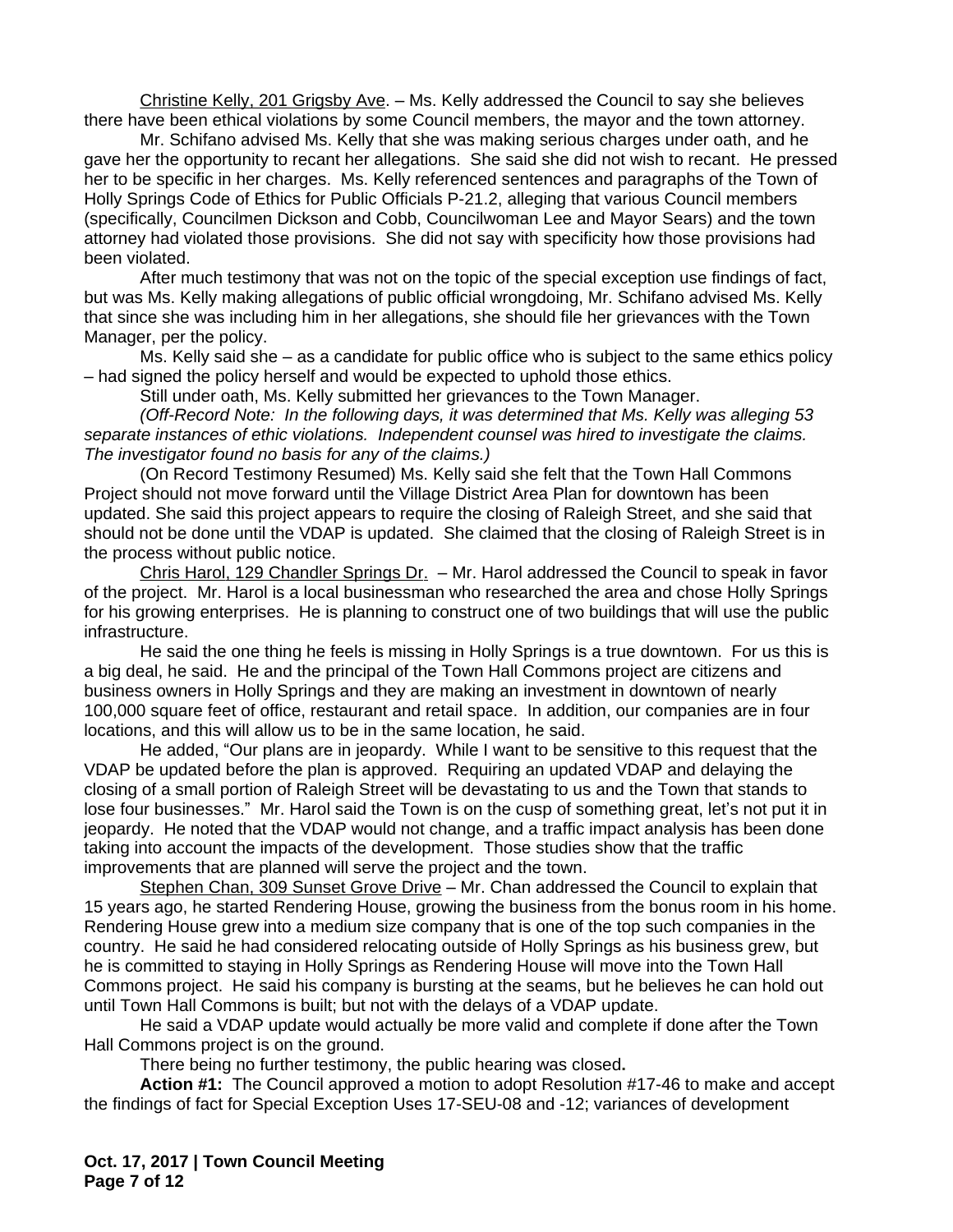standards 17-VARTC-04, -05 and -06; and waivers of architectural and design requirements 17- WAV-23 and -25 as submitted by CLH Design PA & Little Diversified Architectural Consulting. Special Exception Use Findings of Fact:

A special exception use may only be granted upon the presentation of sufficient evidence to enable a written determination that:

- a. The proposed use will not be injurious to the public health, safety, comfort, community moral standards, convenience or general welfare;
- b. The proposed use will not injure or adversely affect the adjacent area;
- c. The proposed use will be consistent with the character of the district, land uses authorized therein, and the Town of Holly Springs Comprehensive Plan;
- d. The proposed use shall conform to all development standards of the applicable district (unless a waiver of such development standards is requested as part of the special exception use petition and approved as set forth above, in which case the proposed use shall conform to the terms and conditions of such waiver).
- e. Access drives or driveways are or will be sufficient in size and properly located to: ensure automotive and pedestrian safety and convenience, traffic flow as set forth in Section 7.09 – Pedestrian Circulation and Vehicular Area Design; and, control and access in case of fire or other emergency;
- f. Off-street parking areas, off-street loading areas, trash enclosures, trash pick-up and removal, and other service areas are located so as to be safe, convenient, allow for access in case of emergency, and to minimize economic, glare, odor, and other impacts on adjoining properties and properties in the general neighborhood;
- g. The lot, building or structure proposed for the use has adequate restroom facilities, cooking facilities, safety equipment (smoke alarms, floatation devices, etc.), or any other service or equipment necessary to provide for the needs of those persons whom may work at, visit or own property nearby to the proposed use;
- h. Utilities, schools, fire, police and other necessary public and private facilities and services will be adequate to handle the needs of the proposed use;
- i. The location and arrangement of the use on the site, screening, buffering, landscaping, and pedestrian ways harmonize with adjoining properties and the general area and minimize adverse impacts; and,
- j. The type, size, and intensity of the proposed use (including but not limited to such considerations as the hours of operation and numbers of people who are likely to utilize or be attracted to the use) will not have significant adverse impacts on adjoining properties or the neighborhood.

**Motion by:** Cobb **Second by:** Dickson **Vote:** Unanimous

*A copy of Resolution 17-46 adopting Special Exception Use #17-SEU-08 and 17-SEU-12 findings of fact and Variances 17-VARTC-04, -05 and -06 and Waivers 17-WAV-23 and -25 are attached to these minutes.*

**Action #2:** Having made the necessary findings of fact, the Council approved a motion to grant waivers of regulations of UDO Section 3.08 Architectural & Site Design Requirements 17- WAV-23 and -25 in association with development petition #17-DP-10 for Town Hall Commons / Public Parking, as submitted by CLH Design PA & Little Diversified Architectural Consulting.

**Motion by:** Dickson **Second by:** Cobb **Vote:** Unanimous

**Action #3:** Having made the necessary findings of fact, the Council approved a motion to approve Variance Petitions:

**Oct. 17, 2017 | Town Council Meeting Page 8 of 12**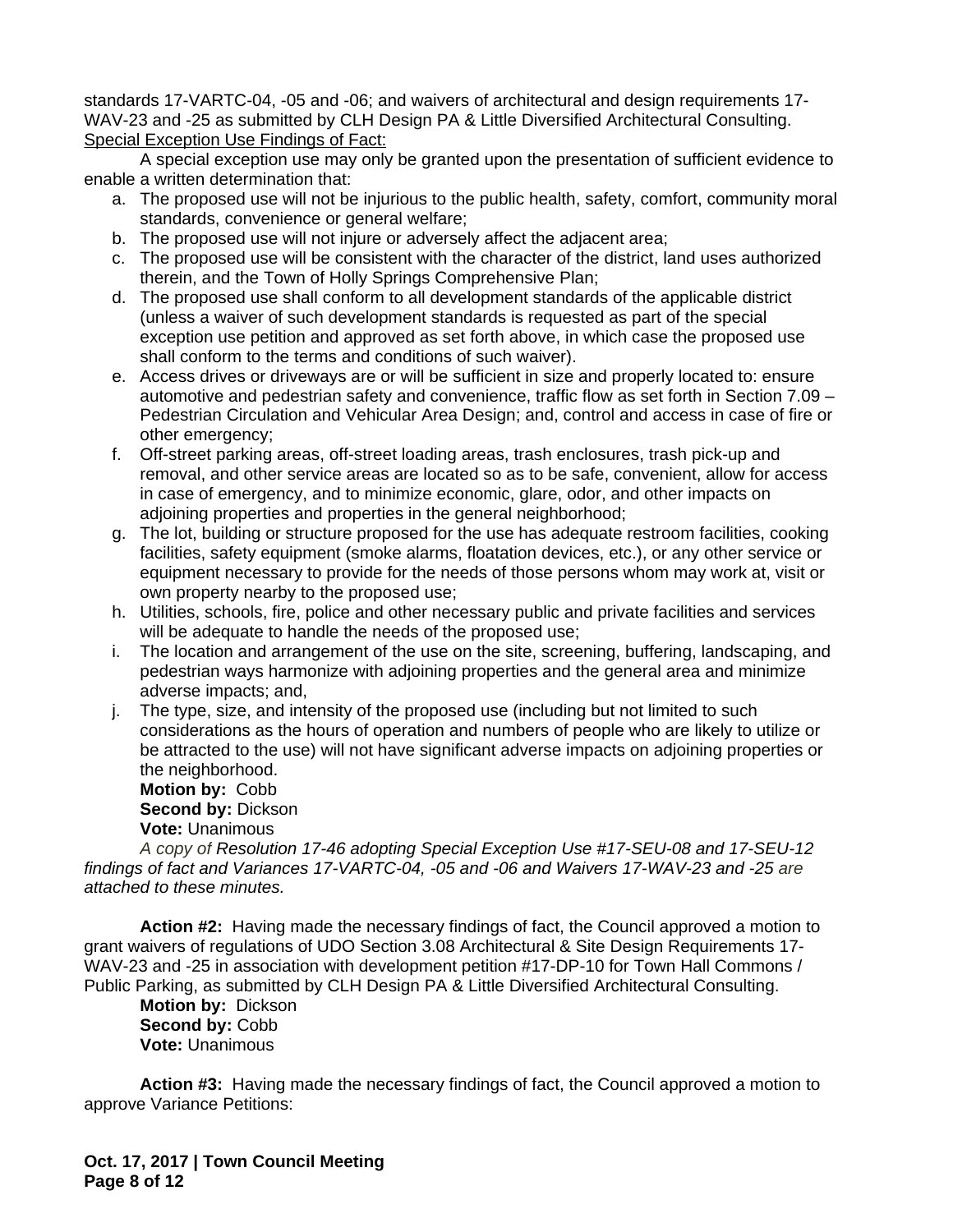- 1. **17-VARTC-04:** for a variance from Unified Development Ordinance Section 3.03 B. 2. a. Front Yard and Building Setback, to allow for a reduction in the minimum front yard along Avent Ferry Road from 5 feet to 0 feet. The property is located at 105 W. Ballentine Street and is further described with the following Wake County PIN: 0649911181.
- 2. **17-VARTC-05:** for a variance from Unified Development Ordinance Section 3.03 B. 2. a. Front Yard and Building Setback, to allow for an increase in the maximum front yard along the proposed W. Rogers Street from 15 feet to 120 feet. The property is located at 317 S. Main Street & 105 W. Ballentine Street and is further described with the following Wake County PINs: 0649913117 & 0649911181.
- 3. **17-VARTC-06:** for a variance from Unified Development Ordinance Section 3.03 B. 4. a. 1. Minimum Building Height, to allow for a decrease in the minimum building height from 25 feet to 16 feet 10 inches for the two level parking garage. The property is located at 0, 307, & 317 S Main St.; & 105 W. Ballentine St.; Wake County PINs, 0649911181, 0649913237, 0649913308, & 0649913117. **Motion by:** Lee **Second by:** Cobb **Vote:** Unanimous

**Action #4:** Having made the necessary findings of fact, the Council approved a motion to approve Special Exception Uses and Development Plan 17-DP-10:

- 1. **17-SEU-08:** to allow for a Special Exception Use as specified in Unified Development Ordinance Section 3.03 A. 2. a. TV: Town Village to allow for a new project in the TV Town Village District at the properties generally located along S Main Street, south of W. Ballentine Street and east of Avent Ferry Road, specifically 0 & 212 Avent Ferry Rd.; 0, 300, 307, & 317 S Main St.; 300 Rogers St.; & 105 W. Ballentine St.; Wake County PINs 0649910188, 0649911181, 0649913237, 0649913308, 0649913117, 0649902993, 0649904993, & 0649819169; and
- 2. **17-SEU-12:** to allow for a Special Exception Use as specified in Unified Development Ordinance Section 3.03 A. 2. g. TV: Town Village to allow for a parking garage in the TV Town Village District at the properties generally located along S Main Street, south of W. Ballentine Street and east of Avent Ferry Road, specifically 0, 307, & 317 S Main St.; & 105 W. Ballentine St.; Wake County PINs, 0649911181, 0649913237, 0649913308, & 0649913117.
- 3. **Development Plan 17-DP-10** for Town Hall Commons / Public Parking & Infrastructure, as submitted by CLH Design PA & Little Diversified Architectural Consulting, project number 17-120 dated revised 10-5-2017 with the following conditions.

## **Special Exception Use Conditions:**

## **17-SEU-08**

1. All operations must adhere to the evidence submitted by the applicant as stated in the findings of fact submitted and those findings of fact specified by the Town Council in conjunction with 17-SEU-08.

# **17-SEU-12**

1. All operations must adhere to the evidence submitted by the applicant as stated in the findings of fact submitted and those findings of fact specified by the Town Council in conjunction with 17-SEU-12.

# **Development Plan Conditions:**

- 1. All previous approval conditions for Town Hall Commons Master Plan apply to this plan as well.
- 2. This project will be required to meet the Town of Holly Springs NPDES Ph. II Post Construction Stormwater Ordinance.
- 3. The following items must be addressed prior to the first construction drawing submittal:

### **Oct. 17, 2017 | Town Council Meeting Page 9 of 12**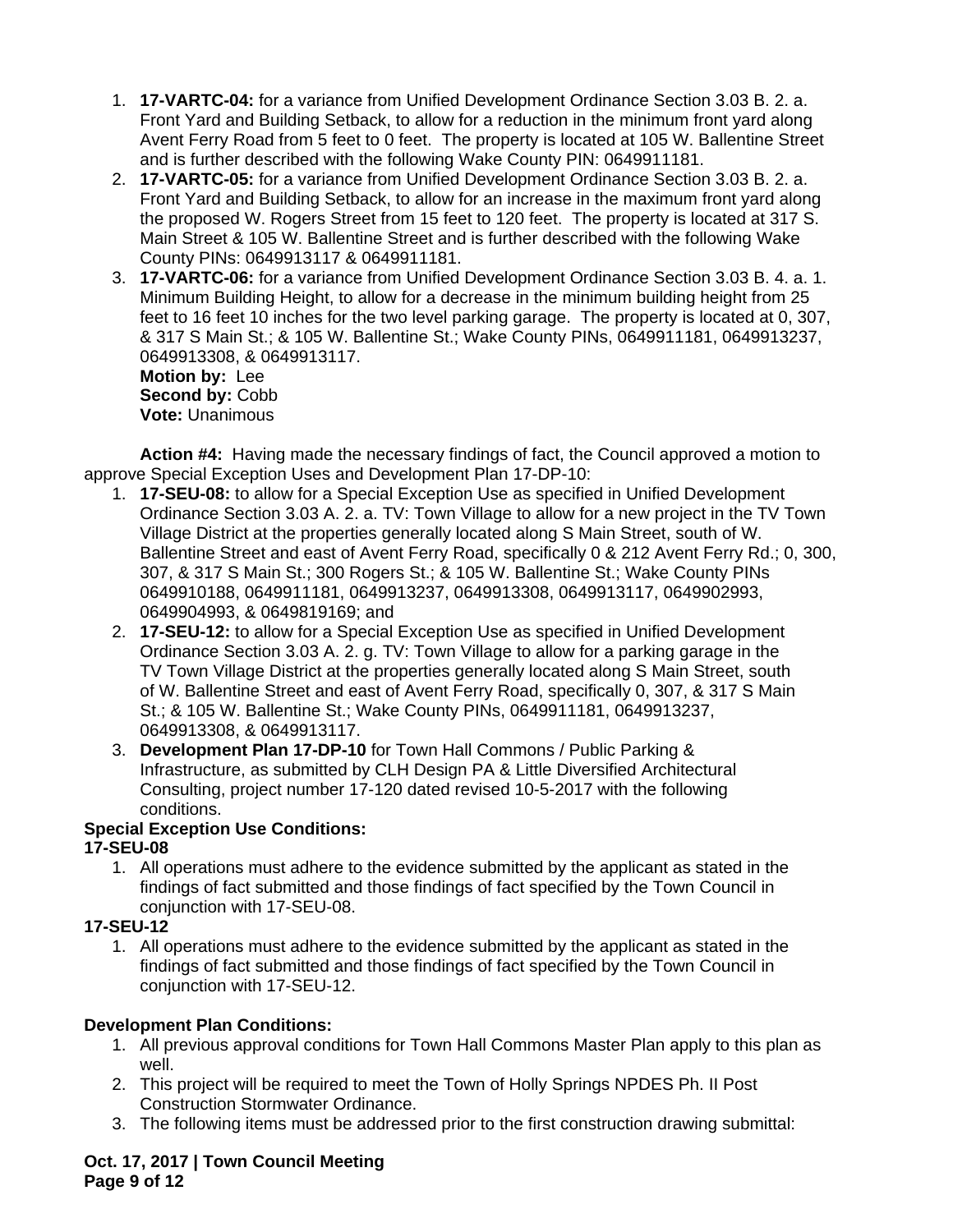- a. All items listed on the Stormwater Submittal Checklist, Form #16003, must be included with the first construction drawing submittal.
- b. Provide a public waterline extension to the Evans and McNeil properties.
- c. A point-by-point photometric plan for all site lighting (not including public right-of-way street and pedestrian lights) in conformance with lighting levels specified in UDO Section 7.02.
- 4. The following items must be addressed prior to construction drawing approval:
	- a. Right-of-way dedication will be required prior to construction drawing approval.
	- b. All environmental permits must be obtained prior to construction drawing approval and/or issuance of a land disturbance permit for the entire project.
	- c. Approval of Stormwater Management Plan is required prior to issuance of a land disturbance permit or construction drawing approval.
	- d. The street closing procedure for the portion of Raleigh Street that is closing with this project must be completed.
- 5. Prior to the submittal of any UDO Permit for Sign Installation for permanent signage, a Master Sign Plan must be submitted to the Department of Planning & Zoning for review and approved by the Town Council.

**Motion by:** Villadsen **Second by:** Dickson **Vote:** Unanimous

**8. Consent Agenda:** The Council approved a motion to approve all items on the Consent Agenda. The motion carried following a motion by Councilman Cobb, a second by Councilman Dickson and a unanimous vote. The following actions were affected:

8a. Minutes - The Council approved the minutes of the Council's regular meetings held Sept.19 and Oct. 3, 2017.

8b. Budget Amendment Report– The Council received a report of monthly administrative budget amendments approved by the Town Manager.*A copy of Budget Amendment report is attached to these minutes.*

8c. Resolution 17-43 - The Council adopted Resolution 17-43 urging a safe and courteous Halloween. *A copy of Resolution 17-43 is attached to these minutes.*

8d. Resolution 17-44 - The Council adopted Resolution 17-44 directing the town clerk to investigate the sufficiency of annexation petition A17-04 and setting a public hearing on the question of annexation for Tuesday, Nov. 7, 2017. *A copy of Resolution 17-44 is attached to these minutes.*

8e. Mills at Avery Ferry IRA Budget Amendment - The Council adopted a \$21,450 amendment to the FY 2017-18 budget to move funds for the Mills at Avent Ferry Infrastructure Reimbursement Agreement.

8f. Budget Amendment - The Council adopted amendment to the FY 2017-18 budget to cover the close-out of the Kruger contract for odor control.

8g. Resolution 17-45 – The Council adopted Resolution 17-45 declaring certain personal property surplus to the needs of the town. *A copy of Resolution 17-45 is attached to these minutes.*

**9a. Comprehensive Transportation Plan** – Ms. Parrish said the Town's Comprehensive Transportation Plan orignally was adopted in June 2011 and most recently updated through an amendment in July 2013. This document serves at the town's multimodal transportation plan. As the document is used and the Town experiences growth, additional updates need to be made. It is anticipated that a larger scale update will occur around 2019 once the Southwest Area Study (SWAS) and Southern Area Planning Inititive (SAPI) are complete.

This update is a clean-up amendment only. It includes minor updates that bring this document in sync with updates made to the Engineering Design and Construction standard details in June 2015, and text changes in 2017, as other corrections or clarifications needed. Primarily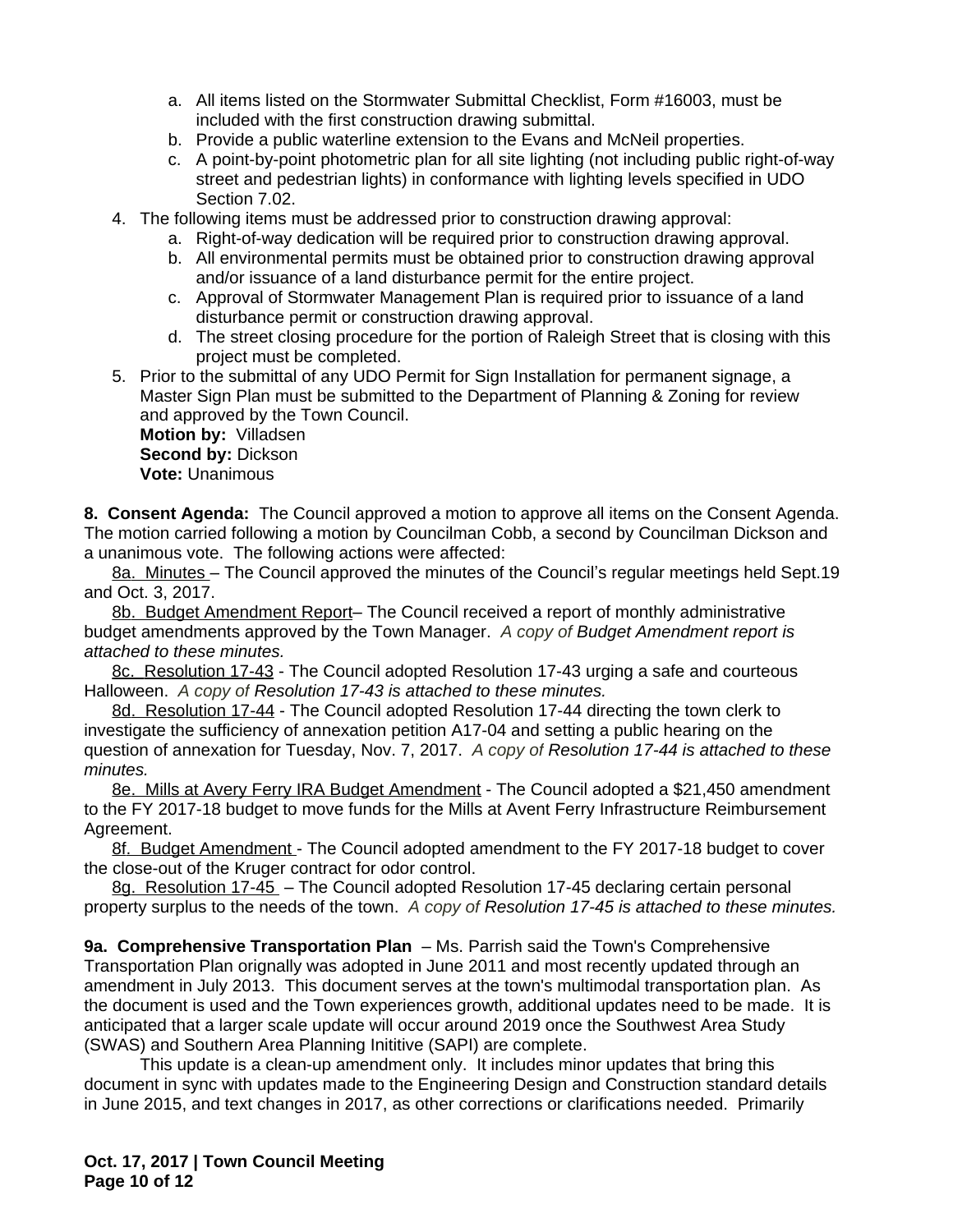Figures 3.4 and 3.7 were updated and the cross-section details have been removed from the text of Section 3 since they are in the Engineering Design and Construction Standards.

The updates with this amendment include:

- All cross-sections deminsions were adjusted to make uniform specifically utility strips, sidewalk and right-of-way deminsions. This resulted in a few cross-sections changing a few feet on several cross-sections.
- All cross-section details were removed and reside in the Engineering Design & Construction Standards only. The legend of Figure 3.4 was updated to reflect the the cross-section details number reference
- Through coordination with Wake County and Apex, an adjustement was made to the proposed throughfare alignment through the landfill.
- The extension of Grigsby Avenue through the Sugg Farm Park was removed due to the conservation designation of this property
- Stephenson Road was modified to have a 3 lane road cross-section specified
- Sportsmanship Way was modified to reflect updated alignment.
- A modification to Ralph Stephens Road was made to reflect the median spacing modification needed due to the power lines, gas lines and environmental features.

Ms. Parrish said that at this time no changes have been made to the downtown roadway network.

**Action:** The Council approved a motion to approve the revisions to the Comprehensive Transportation Plan.

**Motion by:** O'Brien Second by: Cobb **Vote:** Unanimous

**9b. Needham-Norris Site Project -** Mr. Simmons said after several weeks of negotiations with the landowner for the purchase of the site of the Needham-Norris house at 2329 Avent Ferry Road, the town management has reached terms favorable to the developer for purchase of the house. The developer requires the purchase of two building lots, as the house currently sits "off center" to one lot such that it would not meet the setback criteria. The developer's price terms are \$190,000 in cash and a waiver of approximately \$43,000 in a stormwater escrow payment.

**Action:** The Council approved a motion to authorize the town manager and town attorney to enter into a purchase agreement for two lots with Avent Ferry Developers to secure the purchase of the house located at 2329 Avent Ferry Road.

**Motion by:** Lee **Second by:** Dickson **Vote:** Unanimous

**10. Other Business:** None that resulted in Council action.

**11. Manager's Report:** None that resulted in Council action.

**12. Closed Session:** None.

**13. Adjournment:** There being no further business for the evening, the Oct. 17, 2017 meeting of the Holly Springs Town Council was adjourned.

Respectfully Submitted on Tuesday, Dec. 5, 2017.